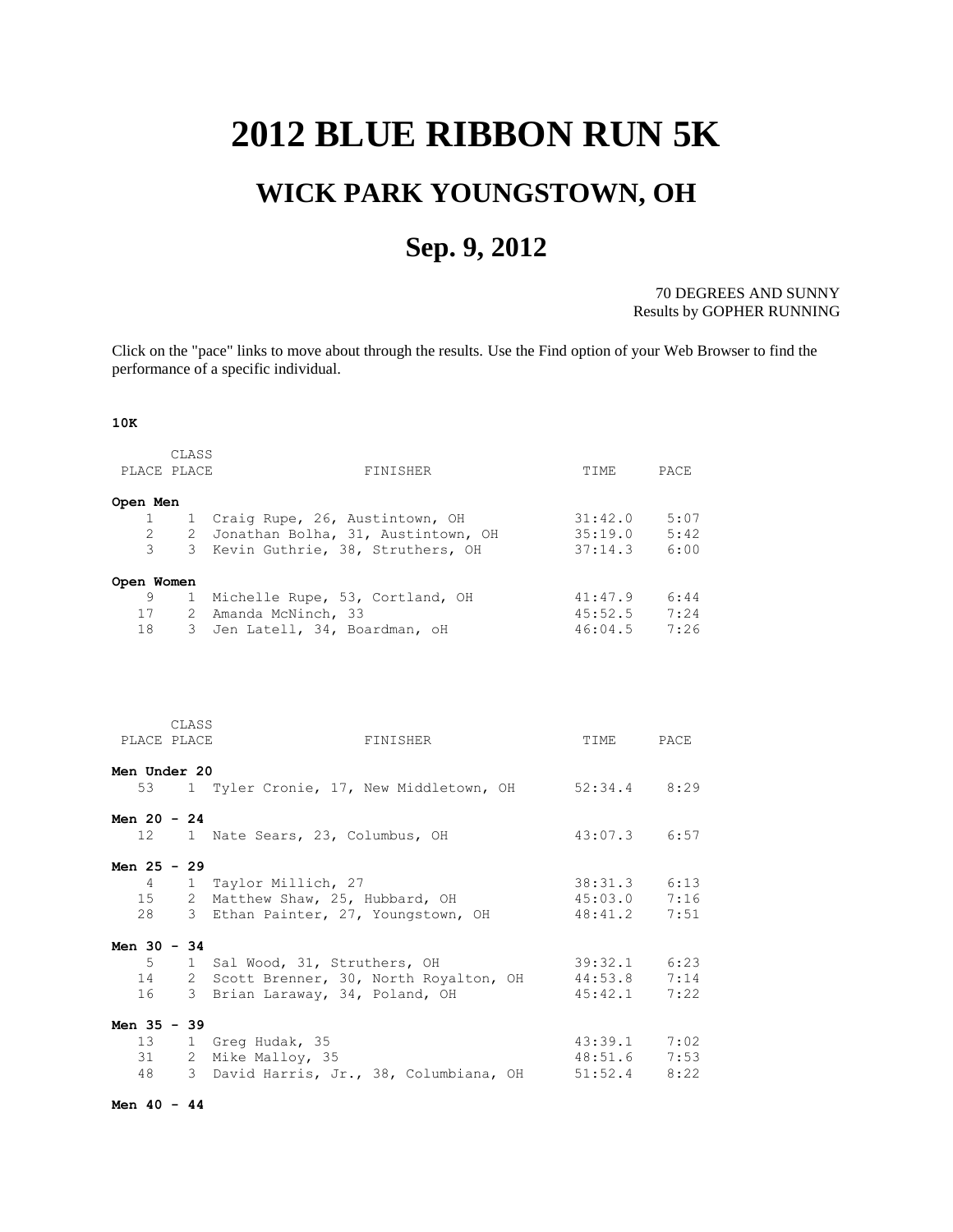| 8                     |      |              | 1 Scott Omerzo, 40, Cortland, OH       | 41:45.6                    | 6:44  |
|-----------------------|------|--------------|----------------------------------------|----------------------------|-------|
| 11                    |      |              | 2 Heinz Offenbecher, 41                | 42:48.4                    | 6:54  |
| 21                    |      |              | 3 Robert Peterson, 42                  | 47:20.0                    | 7:38  |
|                       |      |              |                                        |                            |       |
| Men $45 - 49$         |      |              |                                        |                            |       |
| 10 <sup>°</sup>       |      |              | 1 Robert Younger, 47, Warren, OH       | 41:55.1 6:46               |       |
| 33                    |      |              | 2 John Zehentbauer, 47                 | 49:20.3                    | 7:57  |
| 46                    |      |              | 3 Stanley Hunt, 46                     | $51:26.1$ 8:18             |       |
|                       |      |              |                                        |                            |       |
| Men $50 - 54$         |      |              |                                        |                            |       |
| 7                     |      |              | 1 Bob Gerdes, 53                       | 41:42.4                    | 6:44  |
|                       | 19   |              | 2 Mark Brenner, 54, Struthers, OH      | 46:50.8                    | 7:33  |
|                       | 27   |              | 3 Jeff Baco, 50, Youngstown, OH        | 48:35.7                    | 7:50  |
|                       |      |              |                                        |                            |       |
| Men $55 - 59$         |      |              |                                        |                            |       |
|                       | 6 —  |              | 1 Gary Mink, 56                        | $41:26.7$ $6:41$           |       |
|                       | 23   |              | 2 Gary Smesko, 55                      | 47:34.7                    | 7:40  |
| 38                    |      |              | 3 John Zack, 55                        | 50:13.5                    | 8:06  |
|                       |      |              |                                        |                            |       |
| Men $60 - 69$         |      |              |                                        |                            |       |
|                       | 26   |              | 1 Dennis Parks, 62                     | 48:22.2                    | 7:48  |
| 41                    |      |              | 2 John Davis, 67                       | $50:26.1$ 8:08             |       |
|                       | 59   |              | 3 Jim Pecoraro, 67, Canfield, OH       | $53:07.9$ 8:34             |       |
|                       |      |              |                                        |                            |       |
| Men $70$ & Up         |      |              |                                        |                            |       |
|                       | 91 — |              | 1 Lou Lodovico, 88, Ellwood City, PA   | 1:04:09.6                  | 10:21 |
|                       |      |              |                                        |                            |       |
|                       |      |              |                                        |                            |       |
|                       |      | CLASS        |                                        |                            |       |
| PLACE PLACE           |      |              | FINISHER                               | TIME                       | PACE  |
|                       |      |              |                                        |                            |       |
| Women Under 20        |      |              |                                        |                            |       |
|                       |      |              |                                        |                            |       |
| 62                    |      |              | 1 Erinn Coe, 17, New Middletown, OH    | 53:40.6 8:39               |       |
| 94                    |      |              | 2 Rita Beisn, 18                       |                            | 10:32 |
| 95                    |      |              | 3 Katie McKee, 8                       | $1:05:18.0$<br>$1:05:19.2$ | 10:32 |
|                       |      |              |                                        |                            |       |
| Women $20 - 24$       |      |              |                                        |                            |       |
| 51                    |      |              | 1 Katie Shaffer, 22, Boardman, oH      | $52:11.0$ 8:25             |       |
|                       | 63   |              | 2 Julia Mayo, 22                       | 54:43.2                    | 8:50  |
|                       | 84 — |              | 3 Carly Giancola, 23, Struthers, OH    | 59:42.8                    | 9:38  |
|                       |      |              |                                        |                            |       |
| Women $25 - 29$       |      |              |                                        |                            |       |
| 49                    |      |              | 1 Nicole Jankowski, 29, Youngstown, OH | 51:55.1                    | 8:22  |
| 85                    |      | 2            | Ashley Alexoff, 26, Poland, OH         | 1:00:21.4                  | 9:44  |
| 98                    |      |              | 3 Candace Heinbaugh, 29                | 1:06:41.7                  | 10:45 |
|                       |      |              |                                        |                            |       |
| Women $30 - 34$       |      |              |                                        |                            |       |
| 24                    |      |              | 1 Margaret Hudak, 34                   | 48:07.2                    | 7:46  |
| 32                    |      |              | 2 Heather Hudock, 33, Canonsburg, PA   | 48:57.5                    | 7:54  |
| 36                    |      |              | 3 Melissa Benner, 32                   | 50:03.7                    | 8:04  |
|                       |      |              |                                        |                            |       |
| Women 35 - 39         |      |              |                                        |                            |       |
| 22                    |      | 1            | Brenda Omerzo, 38, Cortland, OH        | 47:29.3                    | 7:40  |
| 29                    |      |              | 2 Christina Memo, 36, Poland, OH       | 48:41.3                    | 7:51  |
| 60                    |      |              | 3 Connie Sulc, 38, Cortland, OH        | 53:12.0                    | 8:35  |
|                       |      |              |                                        |                            |       |
| Women $40 - 44$       |      |              |                                        |                            |       |
| 40                    |      | $\mathbf{1}$ | Heike Raynes, 42, Poland, OH           | 50:22.7                    | 8:08  |
| 74                    |      | 2            | Dini Ricchiuti, 41, Poland, OH         | 57:21.9                    | 9:15  |
| 90                    |      |              | 3 Paulette Benegasi, 41, Bessemer, PA  | 1:03:02.9                  | 10:10 |
|                       |      |              |                                        |                            |       |
| Women $45 - 49$<br>35 |      | $\mathbf{1}$ | Stacey McCarragher, 47                 | 49:34.9                    | 8:00  |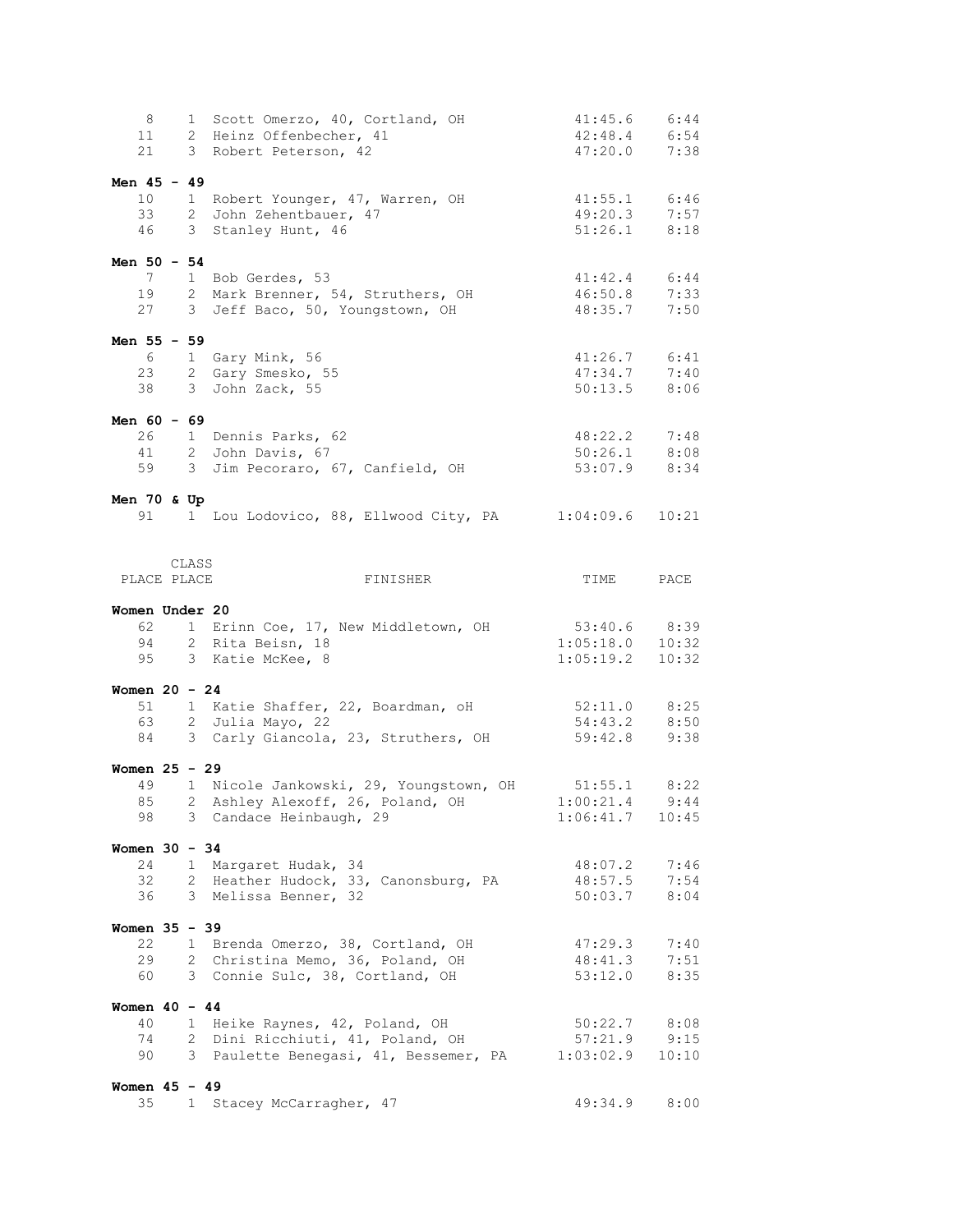|  | 2 Donna Danko, 45, Austintown, OH |  | 50:27.2 8:08   |  |
|--|-----------------------------------|--|----------------|--|
|  | 45 3 Pamela Byers, 45, Warren, OH |  | $51:05.1$ 8:14 |  |

| CLASS       |          |      |      |
|-------------|----------|------|------|
| PLACE PLACE | FINISHER | TIME | PACE |

### **10K**

<span id="page-2-2"></span><span id="page-2-1"></span><span id="page-2-0"></span>

|                |                       | Pace: 4:00   5:00   6:00   7:00   8:00   9:00   10:00   Top |                                    |
|----------------|-----------------------|-------------------------------------------------------------|------------------------------------|
| $\mathbf{1}$   |                       | Craig Rupe, 26, Austintown, OH                              | 31:42.0<br>5:07                    |
| $\overline{c}$ |                       | Jonathan Bolha, 31, Austintown, OH                          | 35:19.0<br>5:42                    |
|                |                       |                                                             |                                    |
|                |                       | Pace: 4:00   5:00   6:00   7:00   8:00   9:00   10:00   Top |                                    |
| 3              |                       | Kevin Guthrie, 38, Struthers, OH                            | 37:14.3<br>6:00                    |
| $\overline{4}$ | $\mathbf{1}$          | Taylor Millich, 27                                          | 38:31.3<br>6:13                    |
| 5              | $\mathbf{1}$          | Sal Wood, 31, Struthers, OH                                 | 39:32.1<br>6:23                    |
| 6              | 1                     | Gary Mink, 56                                               | 41:26.7<br>6:41                    |
| $\overline{7}$ | $\mathbf{1}$          | Bob Gerdes, 53                                              | 6:44<br>41:42.4                    |
| 8              | $\mathbf{1}$          | Scott Omerzo, 40, Cortland, OH                              | 41:45.6<br>6:44                    |
| 9              |                       | Michelle Rupe, 53*, Cortland, OH                            | 41:47.9<br>6:44                    |
| 10             | $\mathbf 1$           | Robert Younger, 47, Warren, OH                              | 41:55.1<br>6:46                    |
| 11             | $\overline{2}$        | Heinz Offenbecher, 41                                       | 42:48.4<br>6:54                    |
| 12             | 1                     | Nate Sears, 23, Columbus, OH                                | 43:07.3<br>6:57                    |
|                |                       | Pace: 4:00   5:00   6:00   7:00   8:00   9:00   10:00   Top |                                    |
| 13             | 1                     | Greg Hudak, 35                                              | 43:39.1<br>7:02                    |
| 14             | $\mathbf{2}$          | Scott Brenner, 30, North Royalton, OH                       | 44:53.8<br>7:14                    |
| 15             | $\mathbf{2}^{\circ}$  | Matthew Shaw, 25, Hubbard, OH                               | 45:03.0<br>7:16                    |
| 16             | 3                     | Brian Laraway, 34, Poland, OH                               | 45:42.1<br>7:22                    |
| 17             |                       | Amanda McNinch, 33*                                         | 45:52.5<br>7:24                    |
| 18             |                       | Jen Latell, 34*, Boardman, oH                               | 7:26<br>46:04.5                    |
| 19             | $\overline{2}$        | Mark Brenner, 54, Struthers, OH                             | 7:33<br>46:50.8                    |
| 20             | 4                     | Ryan Teh, 33                                                | 47:00.0<br>7:35                    |
| 21             | 3                     | Robert Peterson, 42                                         | 47:20.0<br>7:38                    |
| 22             | $\mathbf{1}$          | Brenda Omerzo, 38*, Cortland, OH                            | 47:29.3<br>7:40                    |
| 23             | $\mathbf{2}$          | Gary Smesko, 55                                             | 47:34.7<br>7:40                    |
| 24             | $\mathbf 1$           | Margaret Hudak, 34*                                         | 48:07.2<br>7:46                    |
| 25             | 5                     | Rich Hudak, 32, Warren, OH                                  | 48:16.4<br>7:47                    |
| 26             | $\mathbf{1}$          | Dennis Parks, 62                                            | 48:22.2<br>7:48                    |
| 27             | 3                     | Jeff Baco, 50, Youngstown, OH                               | 7:50<br>48:35.7                    |
| 28             | 3                     | Ethan Painter, 27, Youngstown, OH                           | 48:41.2<br>7:51                    |
| 29             | $\mathbf{2}^{\prime}$ | Christina Memo, 36*, Poland, OH                             | 7:51<br>48:41.3                    |
| 30             | 6                     | Matthew Minchilli, 34                                       | 7:52<br>48:44.8                    |
| 31             | $\overline{2}$        | Mike Malloy, 35                                             | 7:53<br>48:51.6                    |
| 32             | $\overline{2}$        | Heather Hudock, 33*, Canonsburg, PA                         | 48:57.5<br>7:54                    |
| 33             | 2                     | John Zehentbauer, 47                                        | 49:20.3<br>7:57                    |
| 34             | $\overline{4}$        | Brentton Anness, 27, Poland, OH                             | 49:31.5<br>7:59                    |
|                |                       | Pace: 4:00   5:00   6:00   7:00   8:00   9:00   10:00   Top |                                    |
|                |                       |                                                             |                                    |
| 35             | $\mathbf{1}$          | Stacey McCarragher, 47*                                     | 49:34.9<br>8:00                    |
| 36<br>37       | 3<br>4                | Melissa Benner, 32*                                         | 50:03.7<br>8:04                    |
| 38             | 3                     | Rocio Rosales, 32*, Boardman, oH                            | 50:12.2<br>8:06<br>50:13.5<br>8:06 |
| 39             | 5                     | John Zack, 55<br>Alyson Zimbaidi, 34*, Columbiana, OH       | 50:20.0<br>8:07                    |
|                |                       |                                                             |                                    |

<span id="page-2-3"></span>40 1 Heike Raynes, 42\*, Poland, OH 50:22.7 8:08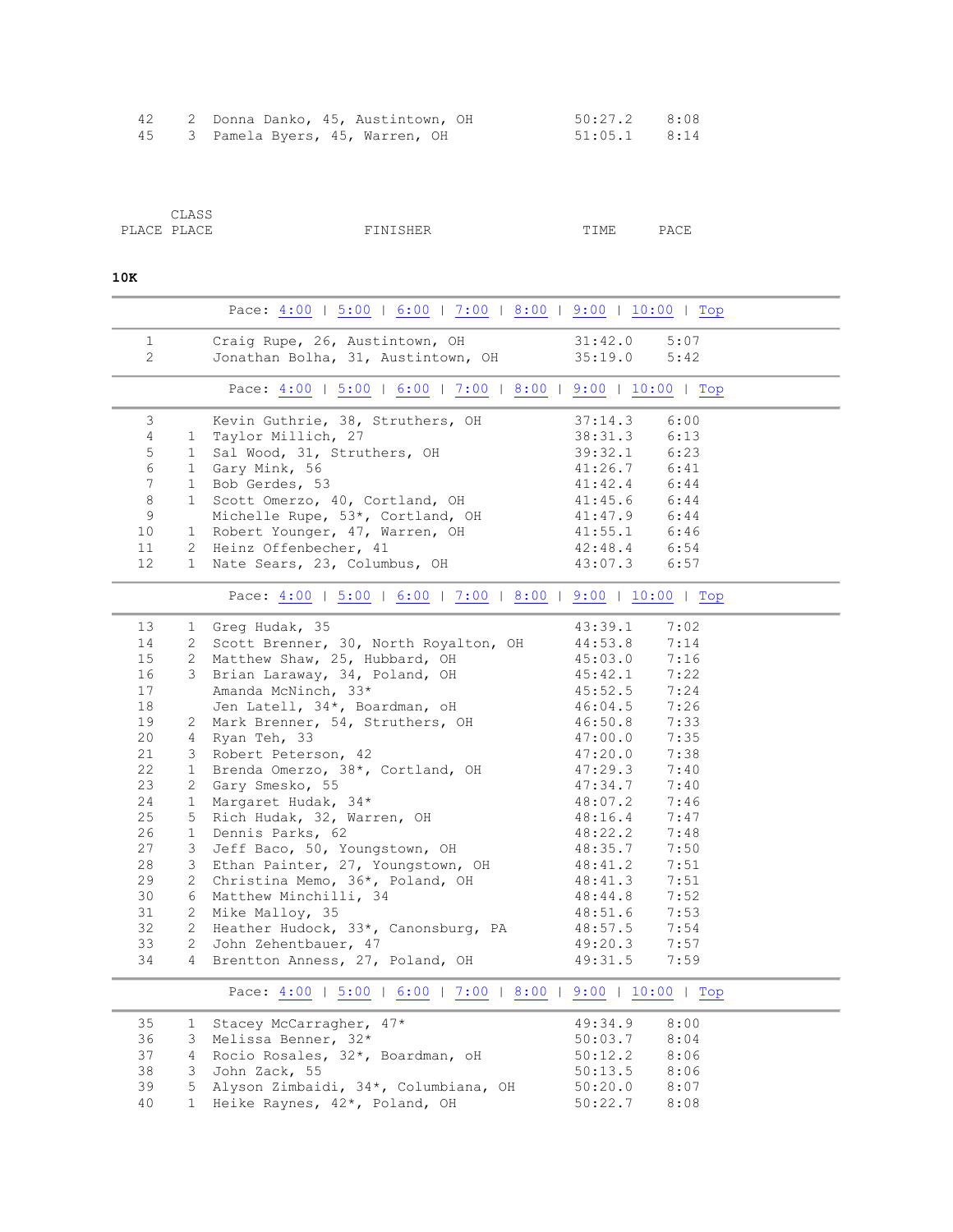| 41 | 2                     | John Davis, 67                         | 50:26.1 | 8:08 |
|----|-----------------------|----------------------------------------|---------|------|
| 42 | $\overline{2}$        | Donna Danko, 45*, Austintown, OH       | 50:27.2 | 8:08 |
| 43 | 5                     | David Kusky, 27, Uniontown, OH         | 50:42.5 | 8:11 |
| 44 | 4                     | Hank Chambers, 41, Windham, OH         | 50:53.2 | 8:12 |
| 45 | 3                     | Pamela Byers, 45*, Warren, OH          | 51:05.1 | 8:14 |
| 46 | 3                     | Stanley Hunt, 46                       | 51:26.1 | 8:18 |
| 47 | 4                     | Bob Troyer, 52                         | 51:36.0 | 8:19 |
| 48 | 3                     | David Harris, Jr., 38, Columbiana, OH  | 51:52.4 | 8:22 |
| 49 | $\mathbf{1}$          | Nicole Jankowski, 29*, Youngstown, OH  | 51:55.1 | 8:22 |
| 50 | 6                     | Melanie Angiulli, 33*, Youngstown, OH  | 52:03.1 | 8:24 |
| 51 | $\mathbf{1}$          | Katie Shaffer, 22*, Boardman, oH       | 52:11.0 | 8:25 |
| 52 | 7                     | Terri Liller, 32*, Boardman, oH        | 52:12.2 | 8:25 |
| 53 | $\mathbf 1$           | Tyler Cronie, 17, New Middletown, OH   | 52:34.4 | 8:29 |
| 54 | 4                     | Jason Roddy, 36                        | 52:36.7 | 8:29 |
| 55 | $\overline{4}$        | David Padgett, 46, Canfield, OH        | 52:44.3 | 8:30 |
| 56 | 6                     | Mike Sullivan, 29, Niles, OH           | 52:51.0 | 8:31 |
| 57 | 5                     | Charlie McQuillan, 42, Youngstown, OH  | 52:53.0 | 8:32 |
| 58 | 8                     | Jennifer Garczyk, 30*                  | 52:54.5 | 8:32 |
| 59 | 3                     | Jim Pecoraro, 67, Canfield, OH         | 53:07.9 | 8:34 |
| 60 | 3                     | Connie Sulc, 38*, Cortland, OH         | 53:12.0 | 8:35 |
| 61 | 6                     | Michael Lyons, 42                      | 53:23.4 | 8:37 |
| 62 | $\mathbf 1$           | Erinn Coe, 17*, New Middletown, OH     | 53:40.6 | 8:39 |
| 63 | $\mathbf{2}^{\prime}$ | Julia Mayo, 22*                        | 54:43.2 | 8:50 |
| 64 | 7                     | David Costas, 27, Cortland, OH         | 54:52.7 | 8:51 |
| 65 | 9                     | Kristie Ruble, 32*                     | 54:59.1 | 8:52 |
| 66 | 7                     | Teddy Zmuda, 32, Austintown, OH        | 55:24.3 | 8:56 |
| 67 | 10                    | Suzanne Goodburn, 34*, Columbus, OH    | 55:26.3 | 8:56 |
| 68 | 11                    | Angela Gooden, 32*, Cuyahoga Falls, OH | 55:37.0 | 8:58 |

Pace: <u>4:00</u> | [5:00](#page-2-0) | [6:00](#page-2-1) | [7:00](#page-2-2) | [8:00](#page-2-3) | [9:00](#page-3-0) | [10:00](#page-3-1) | [Top](#page-0-0)

<span id="page-3-0"></span>

| 69 |   | 8 Guillanne Ostyn, 29                                 | 55:50.7 9:00     |  |
|----|---|-------------------------------------------------------|------------------|--|
| 70 |   | 7 Mark Kujala, 41, Hubbard, OH 55:53.9 9:01           |                  |  |
| 71 | 4 | Amy Dattilo, 35*, Hubbard, OH 56:03.7 9:03            |                  |  |
| 72 |   | 5 Brian Frederick, 48, Austintown, OH 56:09.3 9:03    |                  |  |
| 73 |   | 8 Vincenzo Ricottilli, 40, Youngstown, OH             | $57:01.8$ 9:12   |  |
| 74 |   | 2 Dini Ricchiuti, 41*, Poland, OH 57:21.9 9:15        |                  |  |
| 75 |   | 5 Amy Zone, 36*, Austintown, OH 57:24.9 9:16          |                  |  |
| 76 |   | 8 Robert Gettings, 31, New Castle, PA 57:25.1 9:16    |                  |  |
| 77 |   | 4 Ronald Brookhart, 59, Canfield, OH 57:34.0 9:17     |                  |  |
| 78 |   | 9 Anthony Solazzo, 33, Rockville, MD 58:09.6 9:23     |                  |  |
| 79 |   | 6 Diane Marshall, 38*, Struthers, OH 58:19.0 9:24     |                  |  |
| 80 |   | 7 Shannon Mulichack, 35*, Youngstown, OH 58:28.2 9:26 |                  |  |
| 81 |   | 4 Tom Wilson, 62                                      | $58:33.1$ 9:27   |  |
| 82 |   | 5 John Courtis, 37                                    | $58:45.4$ 9:29   |  |
| 83 |   | 5 Tom Kawecki, 58, Niles, OH                          | $59:03.3$ $9:32$ |  |
| 84 |   | 3 Carly Giancola, 23*, Struthers, OH 59:42.8 9:38     |                  |  |
| 85 |   | 2 Ashley Alexoff, 26*, Poland, OH 1:00:21.4 9:44      |                  |  |
| 86 |   | 6 Michael Petelin, 35, Stow, OH 1:01:11.2 9:52        |                  |  |
| 87 |   | 8 Melissa Padgett, 35*, Canfield, OH 1:01:15.3 9:53   |                  |  |
|    |   |                                                       |                  |  |

Pace: <u>4:00</u> | [5:00](#page-2-0) | [6:00](#page-2-1) | [7:00](#page-2-2) | [8:00](#page-2-3) | [9:00](#page-3-0) | [10:00](#page-3-1) | [Top](#page-0-0)

<span id="page-3-1"></span>

| 88 |    | 9 Michelle Christy, 36*                | 1:02:12.8 | 10:02 |
|----|----|----------------------------------------|-----------|-------|
| 89 | 10 | Wendy Schoonover, 37*                  | 1:02:55.8 | 10:09 |
| 90 |    | 3 Paulette Benegasi, 41*, Bessemer, PA | 1:03:02.9 | 10:10 |
| 91 |    | 1 Lou Lodovico, 88, Ellwood City, PA   | 1:04:09.6 | 10:21 |
| 92 |    | 4 Andi Baroff, 49*, Youngstown, OH     | 1:04:16.2 | 10:22 |
| 93 |    | Antwon Snyder, 36                      | 1:04:36.2 | 10:25 |
| 94 |    | 2 Rita Beisn, 18*                      | 1:05:18.0 | 10:32 |
| 95 | 3  | Katie McKee, 8*                        | 1:05:19.2 | 10:32 |
| 96 |    | 5 Chris Hodge, 46*, Columbiana, OH     | 1:05:26.9 | 10:33 |
| 97 |    | 6 Amy Hendricks, 45, Youngstown, OH    | 1:06:24.2 | 10:43 |